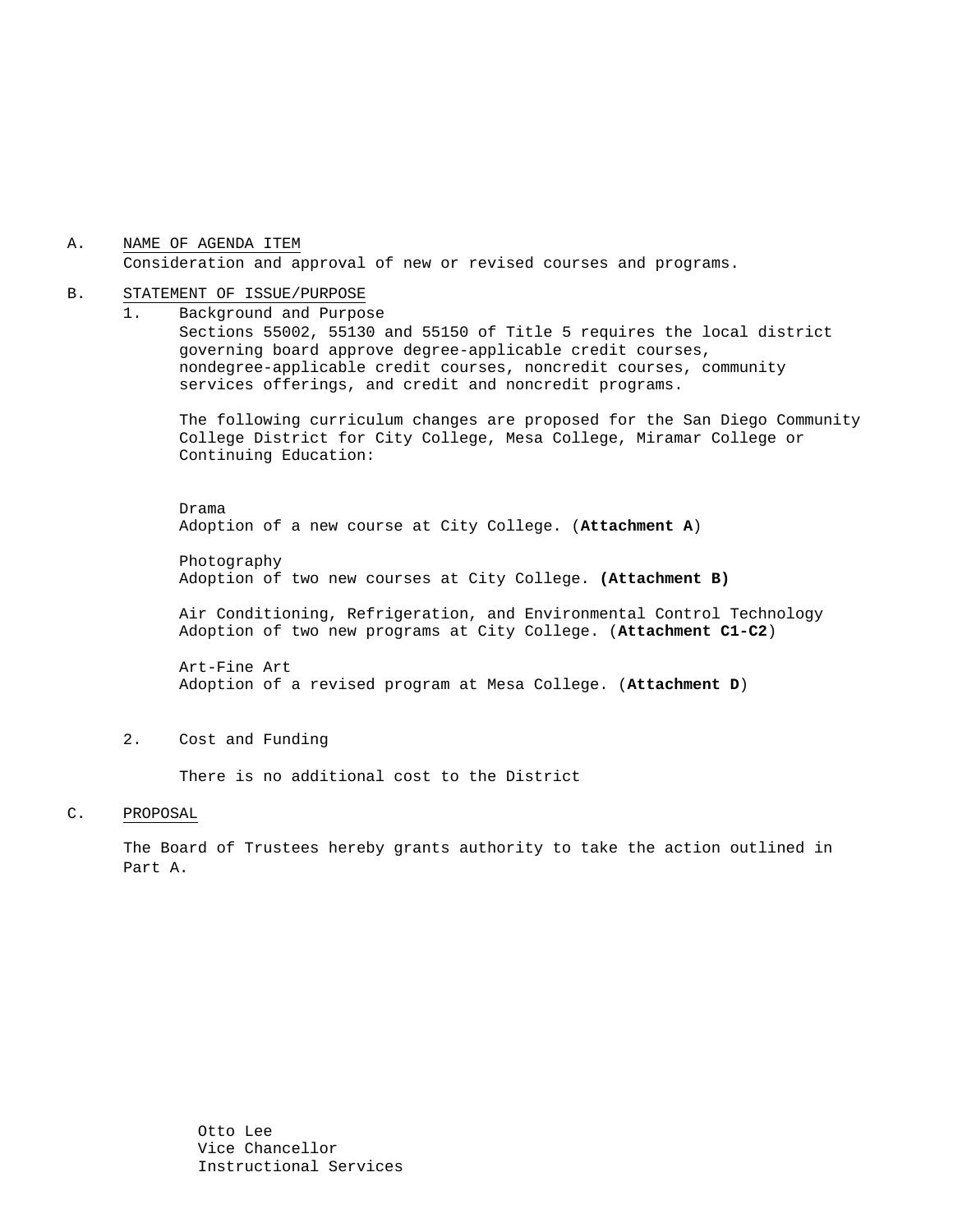### **ACTION**

Adoption of a new course at City College.

Proposed course at City College:

### **142 Drawing for the Theatre: Costume Illustration**

**16 - 18 hours lecture, 96 - 108 hours lab, 3 units Grade Only** 

*Advisory:* English 48 and English 49 and Mathematics 34A, each with a grade of "C" or better, or equivalent, or Assessment Skill Levels R5, W5 and M20. Art-Fine Art 155A and 210A, each with a grade of "C" or better, or equivalent.

This course is a comprehensive hands-on study of costume illustration techniques for the theatre. Emphasis is placed on the visual development process for costume design. Students develop and research a costuming concept based on the text of a play, draw design sketches, render a series of costume presentation boards and flat pattern costumes. Exposure to various media enhances personal style and expression. This course is designed for theatre majors and anyone interested in fashion design for the theatre. (FT) Associate Degree Credit & transfer to CSU and/or private colleges and universities.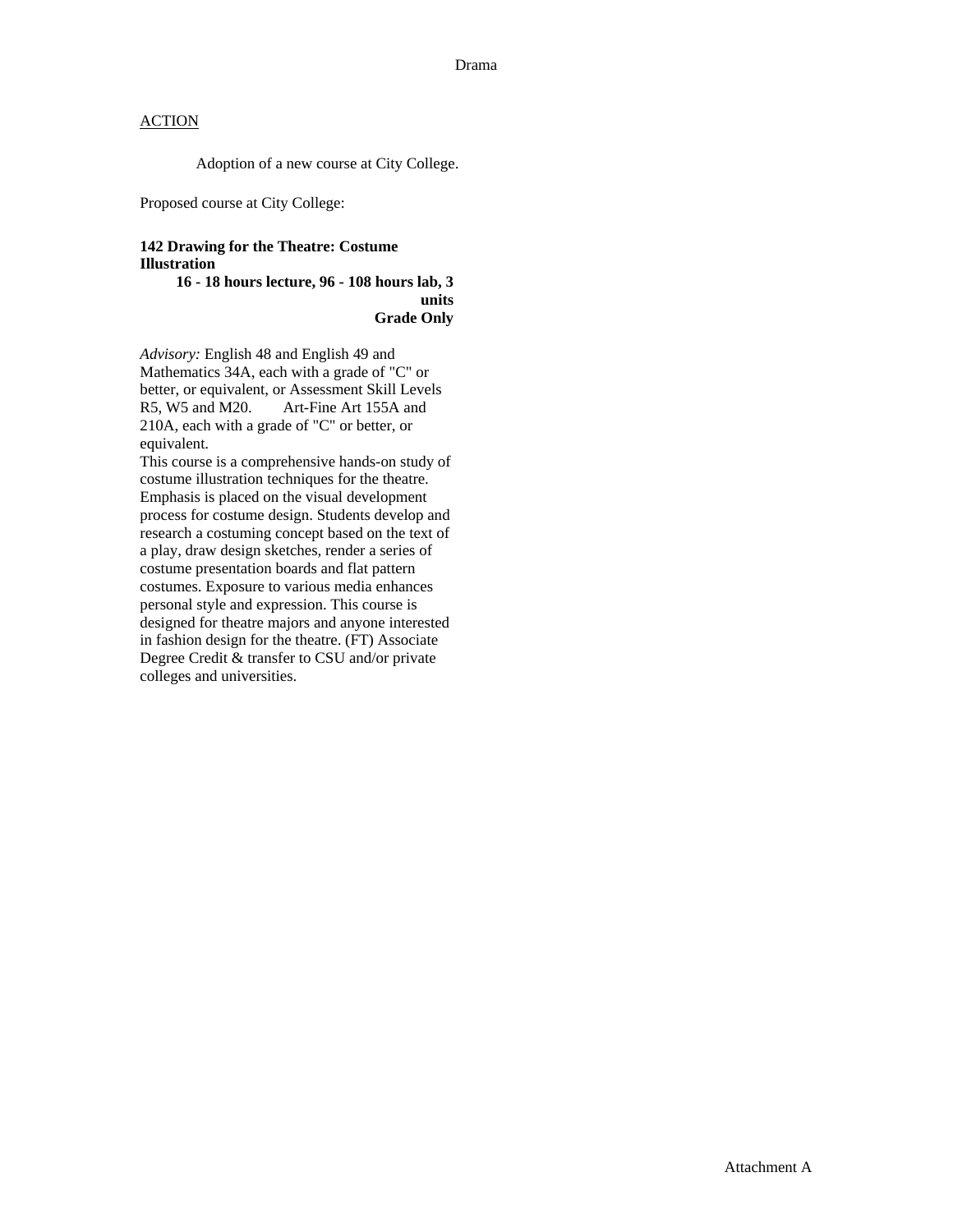### **ACTION**

Adoption of two new courses at City College.

Proposed courses at City College:

### **126 Legal Issues for Photographers 32 - 36 hours lecture, 2 units Grade Only**

*Advisory:* English 101 with a grade of "C" or better, or equivalent, or Assessment Skill Levels R6 and W6.

This course is designed to introduce the student to the legal rights and liability facing professional photographers, including situations that require releases or agreements to make photographs and how to legally protect their intellectual property rights. The course addresses legal issues associated with the photography industry, how to develop an appropriate business structure, and how to establish legal and financial resources. This course is appropriate for the intermediate or advanced photo student desiring a career in photography. (FT) Associate Degree Credit & transfer to CSU and/or private colleges and universities.

#### **160 Book Publishing for Photographers 16 - 18 hours lecture, 24 - 27 hours lab, 1.5 units Letter Grade or Pass/No Pass Option**

*Prerequisite:* Art-Graphic Design 100 or Photography 100, 105 or 143, with a grade of "C" or better, or equivalent.

This course is a hands-on study of book publishing for photographers. Emphasis is placed on concept creation, layout, design and assembly strategies, and publishing and promotion options. This course is designed for intermediate-level photography students with an interest in creating photographic books for portfolio, monograph or self-promotion purposes. (FT) Associate Degree Credit & transfer to CSU and/or private colleges and universities.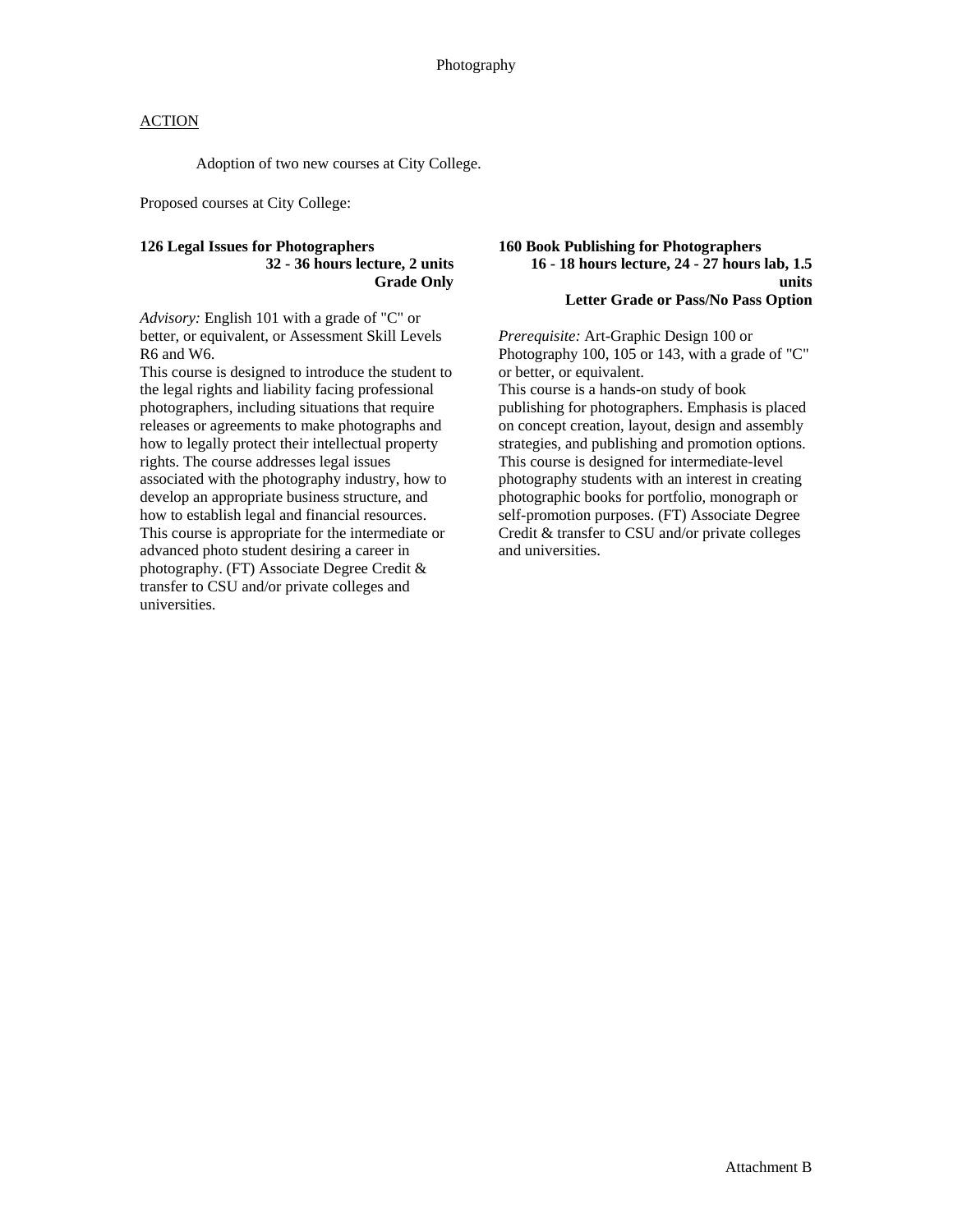Pursuant to Section 78016 of the Education Code, the following is a program review summary: Advanced Air Conditioning and Direct Digital Control Program

| $\mathbf{A}$  |  | Labor Market Information <sup>1</sup> :                                   | The annual average number of persons employed in the Advanced Air<br>Conditioning and Direct Digital Control program area is 19,700 in San<br>Diego County in the 2006 Employment year. Approximately 22,200<br>new job openings are projected through 2016. |
|---------------|--|---------------------------------------------------------------------------|--------------------------------------------------------------------------------------------------------------------------------------------------------------------------------------------------------------------------------------------------------------|
| <b>B</b> .    |  | Duplication <sup>2</sup> :                                                | None.                                                                                                                                                                                                                                                        |
| $\mathcal{C}$ |  | Effectiveness <sup>3</sup> :                                              | Program Area OR the projected enrollment 48 students for the 2010-<br>2011 year in a New Program area.                                                                                                                                                       |
|               |  | Information was obtained from California Labor Market Info at www.ca.gov. |                                                                                                                                                                                                                                                              |

- 2. Information was obtained from Region X college catalogs.
- 3. Information was based on Spring 2008 enrollment numbers.

### **ACTION**

Adoption of a new program at City College.

Proposed new program at City College:

## **Certificate of Achievement: Advanced Air Conditioning and Direct Digital Control**

| <b>Courses Required for the Major:</b>         | Units              |
|------------------------------------------------|--------------------|
| AIRE 100 Thermal and Refrigeration Theory4     |                    |
|                                                |                    |
| AIRE 112 Comfort Heating Systems Theory4       |                    |
|                                                |                    |
|                                                |                    |
|                                                |                    |
|                                                |                    |
|                                                |                    |
| AIRE 138 HVAC/Refrigeration System Design3     |                    |
| AIRE 139 HVAC/Refrigeration System Design Lab2 |                    |
| AIRE 144 Direct Digital Controls Theory 4      |                    |
|                                                |                    |
|                                                | $Total Unite = 22$ |

**Total Units = 33**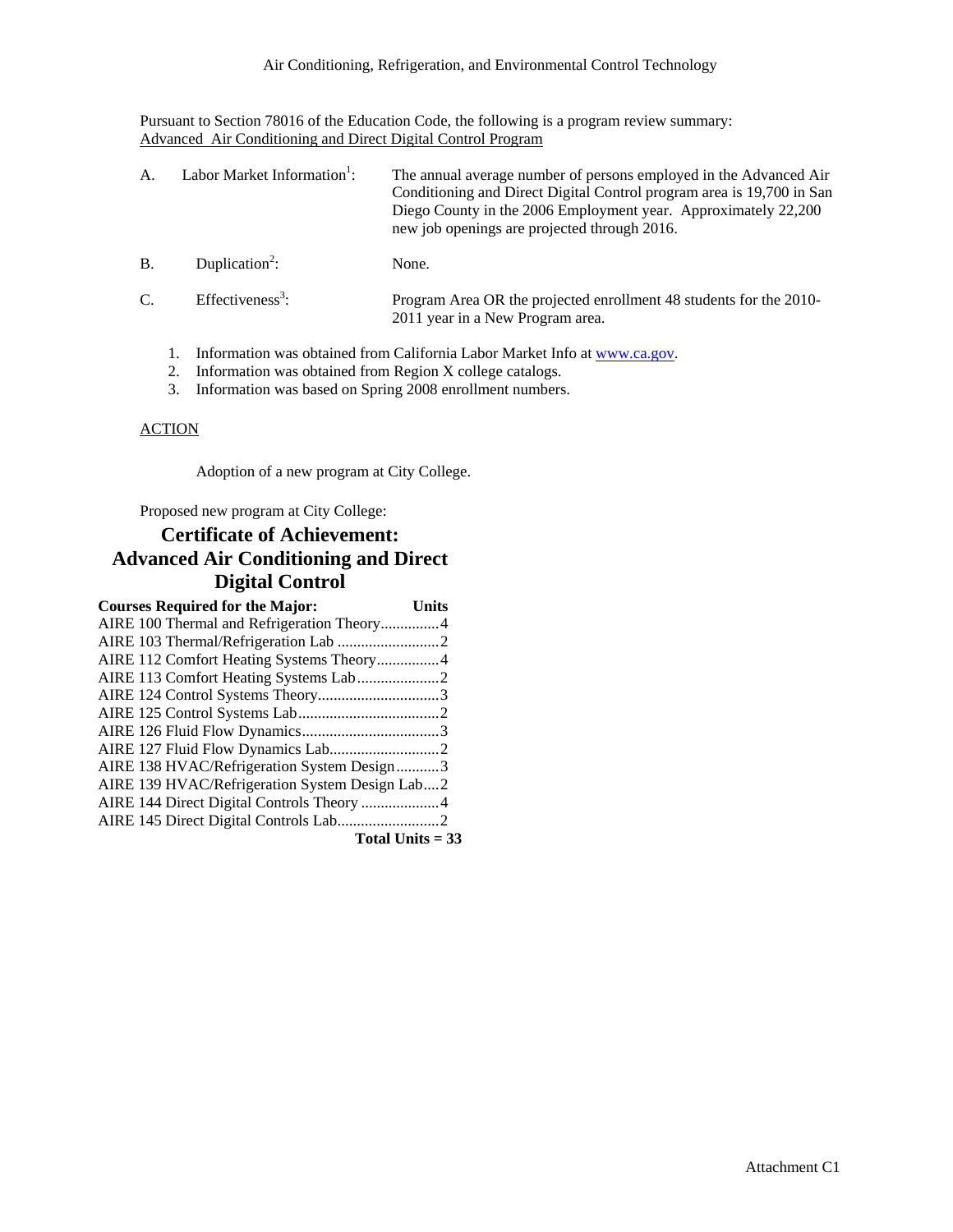Pursuant to Section 78016 of the Education Code, the following is a program review summary: Heating, Air Conditioning and Solar Energy Program

| $C_{\cdot}$ | Labor Market Information <sup>1</sup> : | The annual average number of persons employed in the Heating, Air<br>Conditioning and Solar Energy program area is 2,000 in San Diego<br>County in the 2009 Employment year. Approximately 20,000 new job<br>openings are projected through 2019. |
|-------------|-----------------------------------------|---------------------------------------------------------------------------------------------------------------------------------------------------------------------------------------------------------------------------------------------------|
| D.          | Duplication <sup>2</sup> :              | None.                                                                                                                                                                                                                                             |
| $C_{\cdot}$ | Effectiveness <sup>3</sup> :            | Program Area OR the projected enrollment 60 students for the 2010-<br>2011 year in a New Program area.                                                                                                                                            |
|             | 4.                                      | Information was obtained from California Solar Energy Industries Association                                                                                                                                                                      |

- 5. Information was obtained from Region X college catalogs.
- 6. Information was based on Fall 2009 enrollment numbers..

### **ACTION**

Adoption of a new program at City College.

Proposed new program at City College:

## **Certificate of Achievement: Heating, Air Conditioning and Solar Energy**

| <b>Courses Required for the Major:</b>              | Units |
|-----------------------------------------------------|-------|
|                                                     |       |
|                                                     |       |
|                                                     |       |
|                                                     |       |
| AIRE 112 Comfort Heating Systems Theory 4           |       |
|                                                     |       |
| AIRE 122 Construction Drawings and Estimating 3     |       |
| AIRE 123 Construction Drawings and Estimating Lab 1 |       |
|                                                     |       |
|                                                     |       |
| AIRE 160 Solar Energy Utilization Theory 3          |       |
|                                                     |       |
| Total Units $= 29$                                  |       |